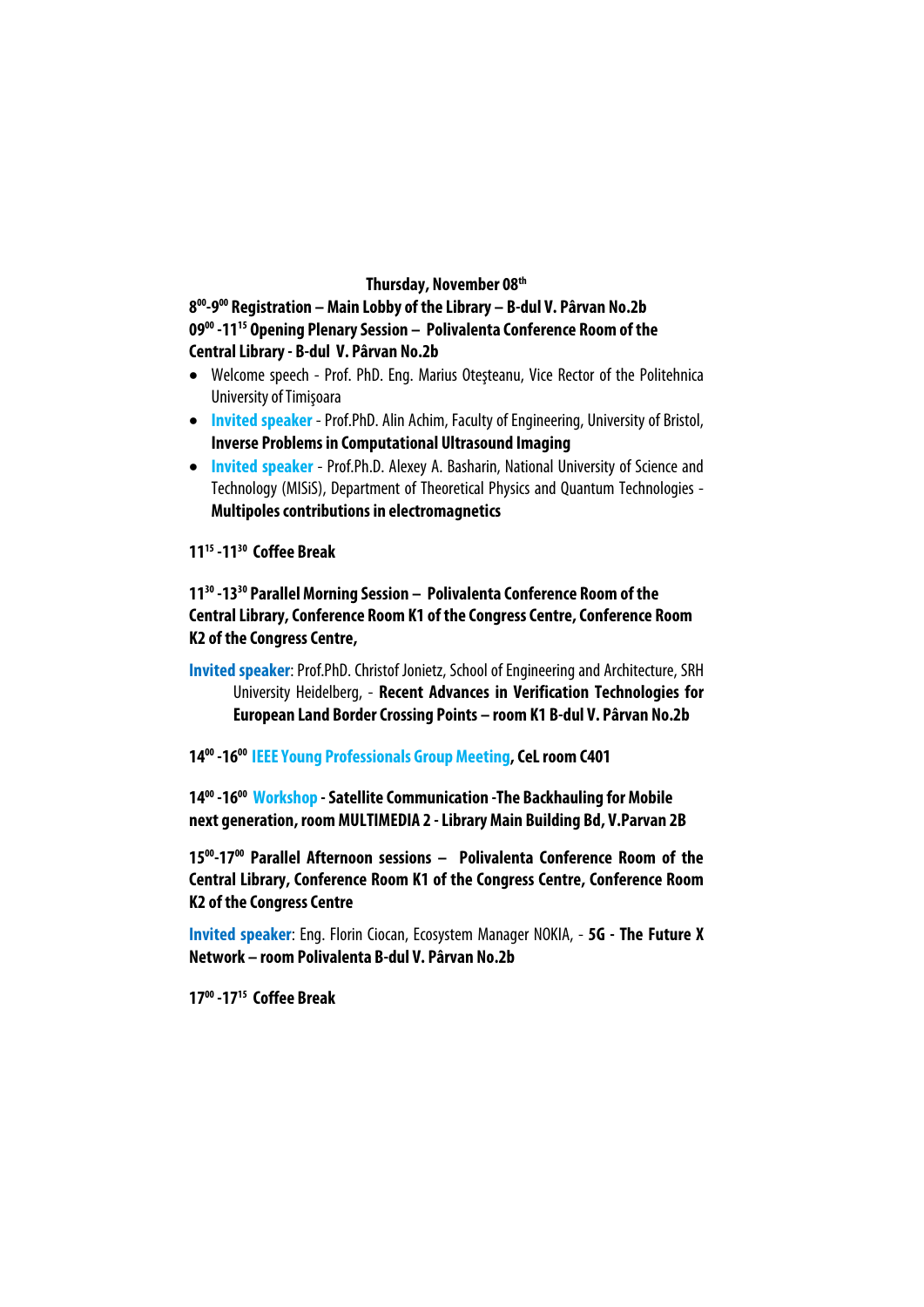**1715-1845 Parallel Afternoon sessions – Polivalenta Conference Room of the Central Library, Conference Room K1 of the Congress Centre, Conference Room K2 of the Congress Centre, B-dul V. Pârvan No.2b** 

**1930-2200 Gala Diner - Restaurant-Casa Politehnicii 2, B-dul Eminescu No.11** 

**Friday, November 09th**

**0900 -1100 Parallel Morning Session – Polivalenta Conference Room of the Central Library, Conference Room K2 of the Congress Centre** 

**1000 -1200 Plenary Session – Conference Room K1 of the Congress Centre** 

**Honorary professor awarding ceremony - Prof. Ph.D. Pavol Bauer** 

**Invited speaker**: Dr. Peter van Duijsen, TU Delft / Simulation Research, The Netherlands, - **DC Grid architectures and their control and protection**

**1100 -1115 Coffee Break** 

**1115 -1330 Morning sessions – Polivalenta Conference Room of the Central Library, Conference Room K1 of the Congress Centre, Conference Room K2 of the Congress Centre**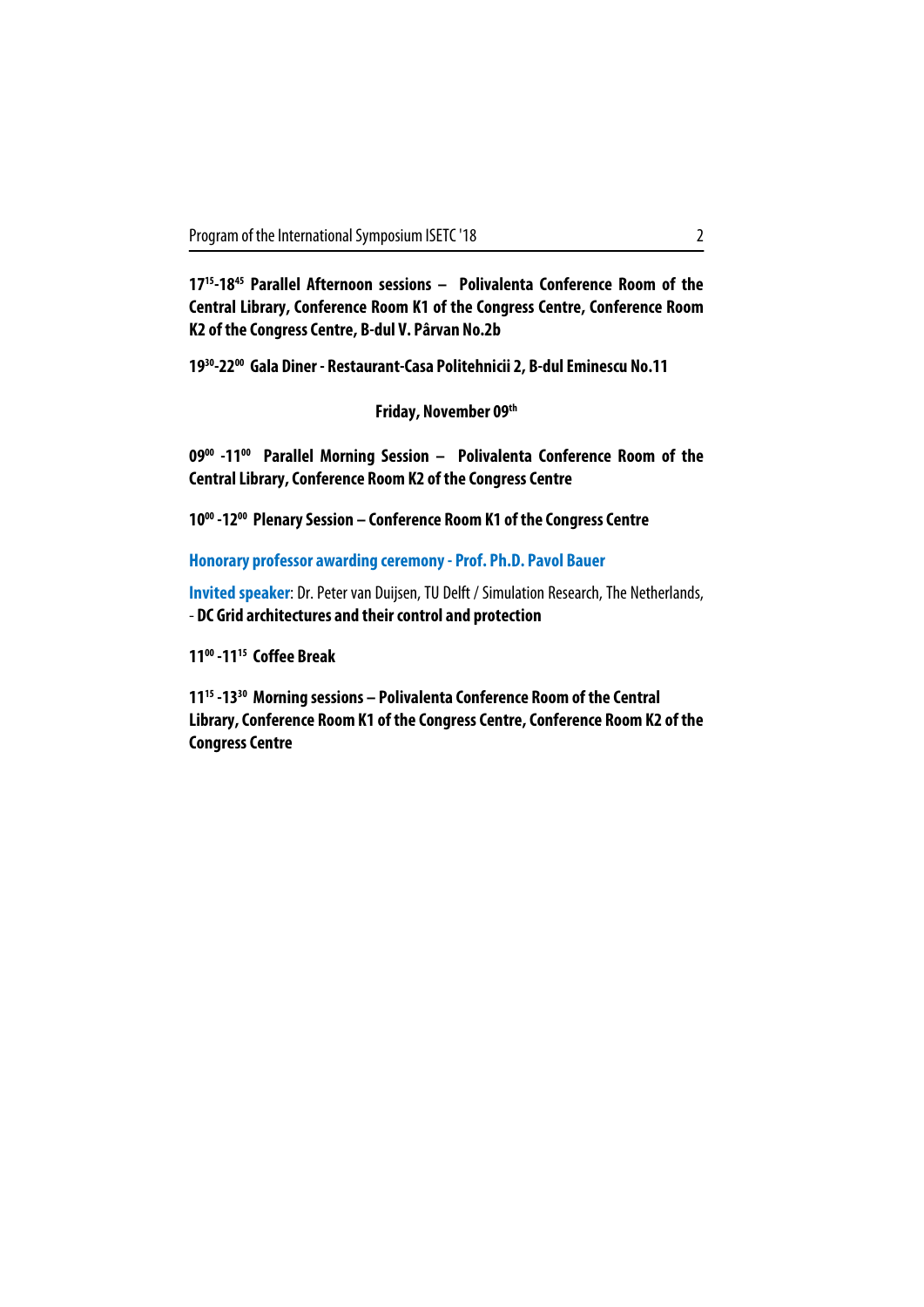| Program of the International Symposium ISETC '18 |  |
|--------------------------------------------------|--|
|                                                  |  |

#### **Thursday, November 08th**

**800-900 Registration – Main Lobby of the Library – B-dul V. Pârvan No.2b 0900 -1115 Opening Plenary Session – Polivalenta Conference Room of the Central Library** 

- Welcome speech Prof. PhD. Eng. Marius Oteşteanu, Vice Rector of the Politehnica University of Timişoara
- Invited speaker Prof.PhD. Alin Achim, Faculty of Engineering, University of Bristol, **Inverse Problems in Computational Ultrasound Imaging**
- Invited speaker: Prof.Ph.D. Alexey A. Basharin, National University of Science and Technology (MISiS), Department of Theoretical Physics and Quantum Technologies - **Multipoles contributions in electromagnetics**

## **1115 -1130 Coffee Break**

### **1130 -1330 Morning Session – Polivalenta Conference Room of the Central Library**

#### **Telecommunications 1 – Measurement Techniques, Materials and Communication Networks**

Chairmen: Assoc.Prof.PhD.Eng. Ladislau Matekovits Prof.PhD.Eng. Aldo De Sabata

- 1. Romania Monitoring Station Network to Support EGNOS Services in Eastern Europe
	- Corina Nafornita, Simon Buehler, Alexandru Isar, Marius Otesteanu, Ioan Nafornita, Andrei Campeanu, Michel Monnerat, Frédéric Bauer, Àlex Ramonjoan, Mercedes Reche, Daniel Garcia, Vlad-Cosmin Vasile, Monica Borda, Daniela Tarniceriu,
- 2. Absorber Lined Shielded Enclosure Chamber Validation Andrei-Marius Silaghi, Relu-Adrian Aipu, Aldo de Sabata, Florin Alexa,
- 3. Stripline Measurements in Automotive EMC: A Case Study Petru-Adrian Buta, Cristian Pîrvu, Cătălin Bălan, Relu Aipu, Aldo De Sabata,
- 4. Performances of a metamaterial based on semiconductors for solar cell applications Daniela Ionescu, Maria Kovaci,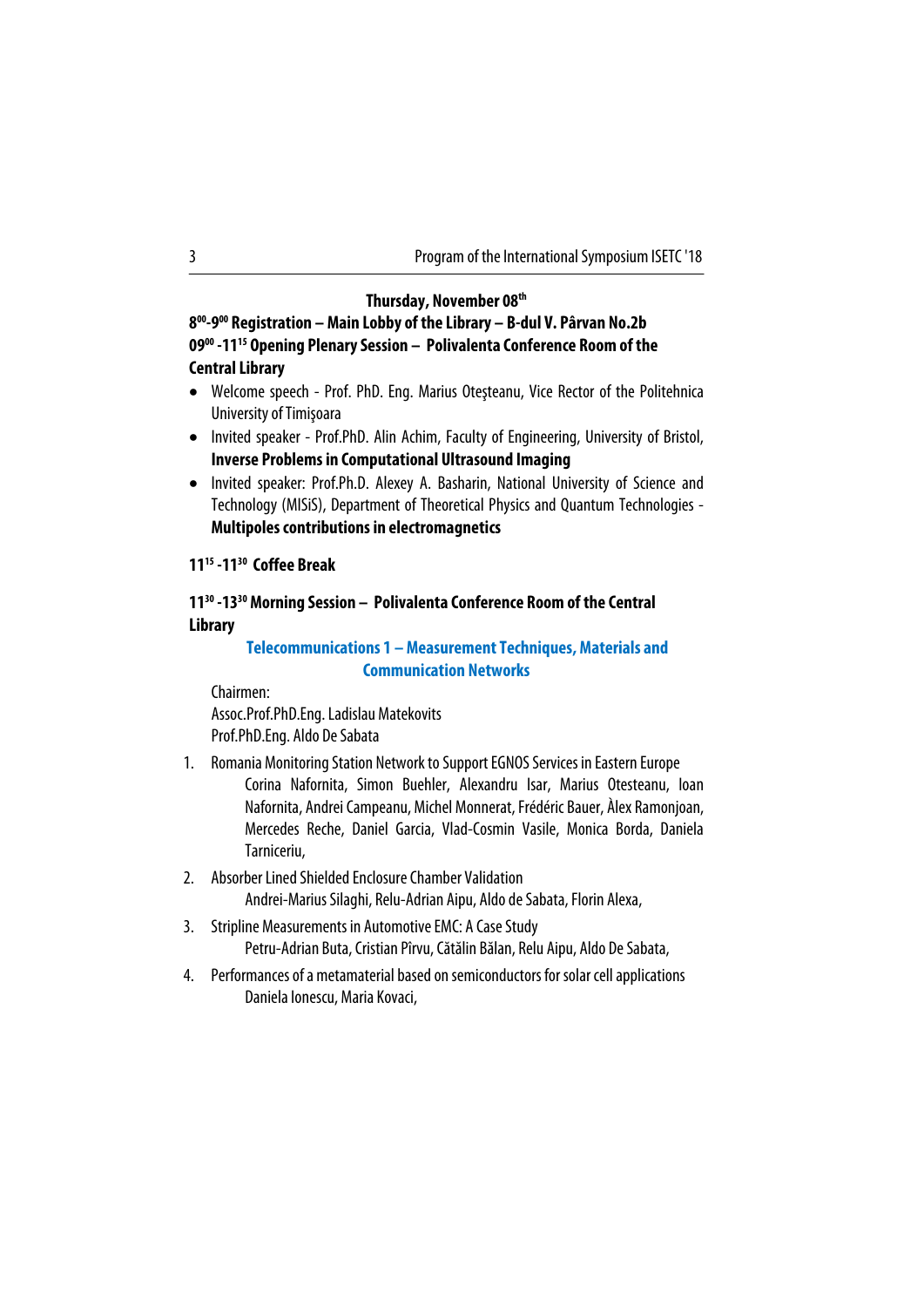- 5. Investigation of Wave Propagation in a Plasma Antenna using 3D FDTD Selçuk Alparslan Avci, Erkan Afacan,
- **6.** Directional Measurement of HF Spectrum Occupancy Cornel Balint, Aldo De Sabata,

## **1130 -1330 Morning Session – Conference Room K1 of the Congress Centre – Intelligent Electronic Systems – Pattern Recognition** Chairmen: Prof.PhD. Christof Jonietz Assoc.Prof. Dr. Eng. Ioan Jivet

- **Invited speaker**: Prof.PhD. Christof Jonietz, School of Engineering and Architecture, SRH University Heidelberg, - **Recent Advances in Verification Technologies for European Land Border Crossing Points**
- 1. Towards Global People Detection and Tracking using Multiple Depth Sensors Johannes Wetzel, Samuel Zeitvogel, Astrid Laubenheimer, Michael Heizmann
- 2. Towards End-to-End 3D Human Avatar Shape Reconstruction from 4D Data Samuel Zeitvogel, Astrid Laubenheimer
- 3. Touchless Fingerprint Capturing from RGB-D Images in Mobile Devices Christof Jonietz, Ioan Jivet
- 4. Driver Drowsiness Detection Based on Eye Analysis Oana Ursulescu, Betina Ilies, Georgiana Simion
- 5. Smart traffic sign detection on autonomous car Maria-Adelina Sirbu, Andrei Baiasu, Razvan Bogdan, Mihaela Crisan-Vida

**1130 -1330 Morning Session – Conference Room K2 of the Congress Centre –** 

**Signal processing 1 – Adaptive Signal Processing and Digital Signal Processing Applications**

Chairmen: Prof. Dr. Eng. Lăcrimioara Grama, Prof. Dr. Eng. Constantin Paleologu

1. On the Reduced Complexity FFT Acquisition for Galileo E1 Signal. Adrian Florin Paun, Alexandru Rusu Casandra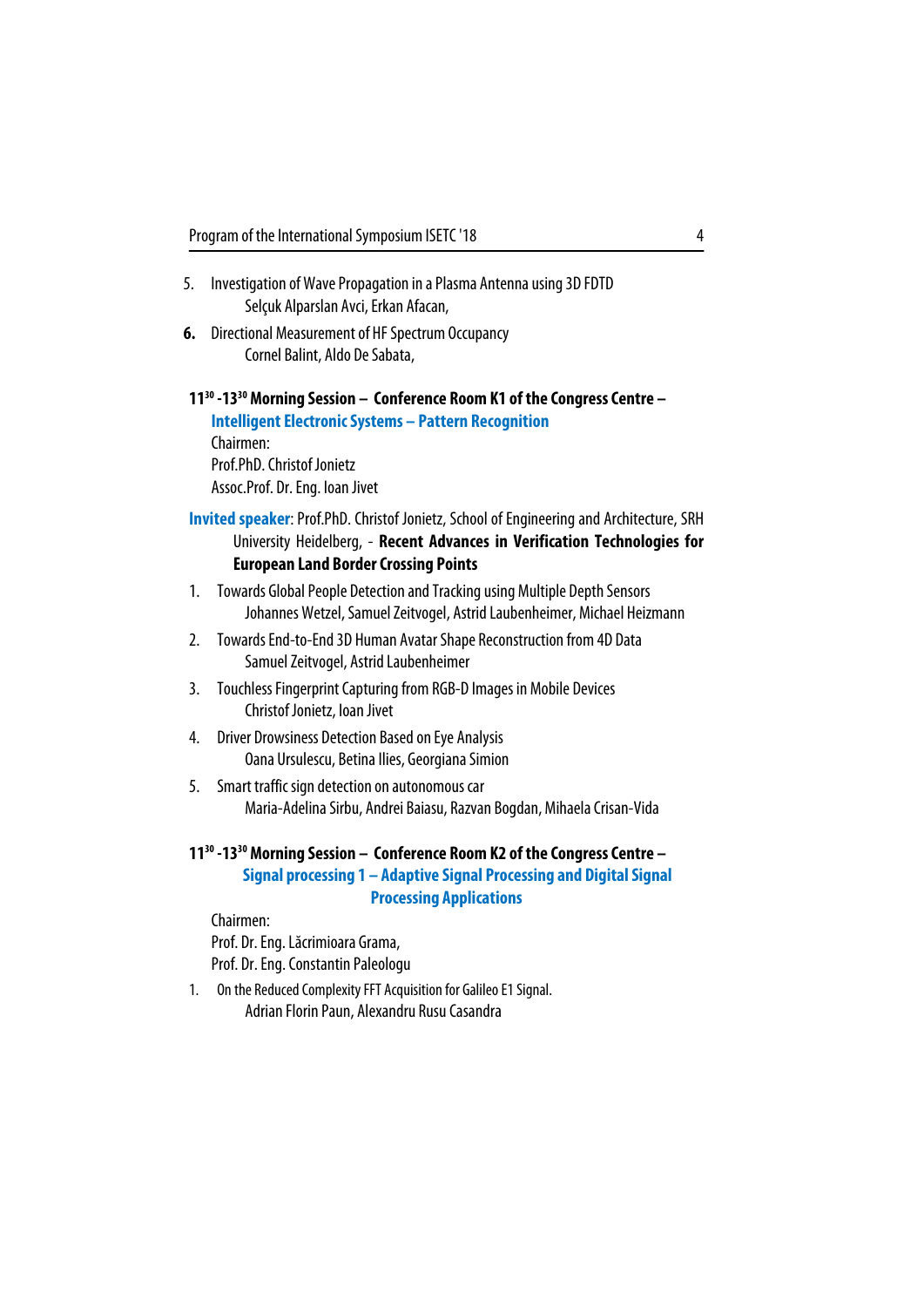| 5                                                                          | Program of the International Symposium ISETC '18                                                                                                                                                              |  |
|----------------------------------------------------------------------------|---------------------------------------------------------------------------------------------------------------------------------------------------------------------------------------------------------------|--|
| 2.                                                                         | Regularized Recursive Least-Squares Algorithms for the Identification of Bilinear Forms<br>Camelia Elisei-Iliescu, Constantin Paleologu, Jacob Benesty, Cristian Stanciu,<br>Cristian Anghel, Silviu Ciochina |  |
| 3.                                                                         | Adding audio capabilities to TIAGo service robot<br>Lacrimioara Grama, Corneliu Rusu                                                                                                                          |  |
| 4.                                                                         | From bulky analog active filters to digital filters<br>Alexandru Lodin, Lacrimioara Grama, Corneliu Rusu                                                                                                      |  |
| 5.                                                                         | An Optimized LMS Algorithm for Bilinear Forms.<br>Laura-Maria Dogariu, Silviu Ciochină, Constantin Paleologu, Jacob Benesty,<br>Pablo Piantanida                                                              |  |
| 6.                                                                         | A Modified 3EED Spectrum Sensing Algorithm Using an Adaptive Decision Threshold<br>Mahmood Jalal Ahmad Al Sammarraie, Alexandru Marțian, Călin Vlădeanu                                                       |  |
| 7.                                                                         | Accuracy of Synchrophasor Estimation Returned by a Frequency-Domain Linear Least-<br><b>Squares Algorithm</b><br>Daniel Belega, Dario Petri, Dominique Dallet,                                                |  |
|                                                                            | 14 <sup>00</sup> -16 <sup>00</sup> IEEE Young Professionals Group Meeting, CeL room 401, Congress<br><b>Centre</b>                                                                                            |  |
| 14 <sup>00</sup> -16 <sup>00</sup> Workshop - Satellite Communication -The |                                                                                                                                                                                                               |  |

## **1500-1700 Afternoon sessions – Polivalenta Conference Room of the Central Library**

**Telecommunications 2 – Software for Telecommunications**

Chairmen:

Assoc. PhD. Eng. Georgeta Budura, Prof. PhD. Eng. Virgil Dobrotă

**Invited speaker**: Eng. Florin Ciocan, Ecosystem Manager NOKIA, - **5G - The Future X Network** 

1. Context-Based Routing Algorithm for SIP-Based Infotainment in a Smart Vehicle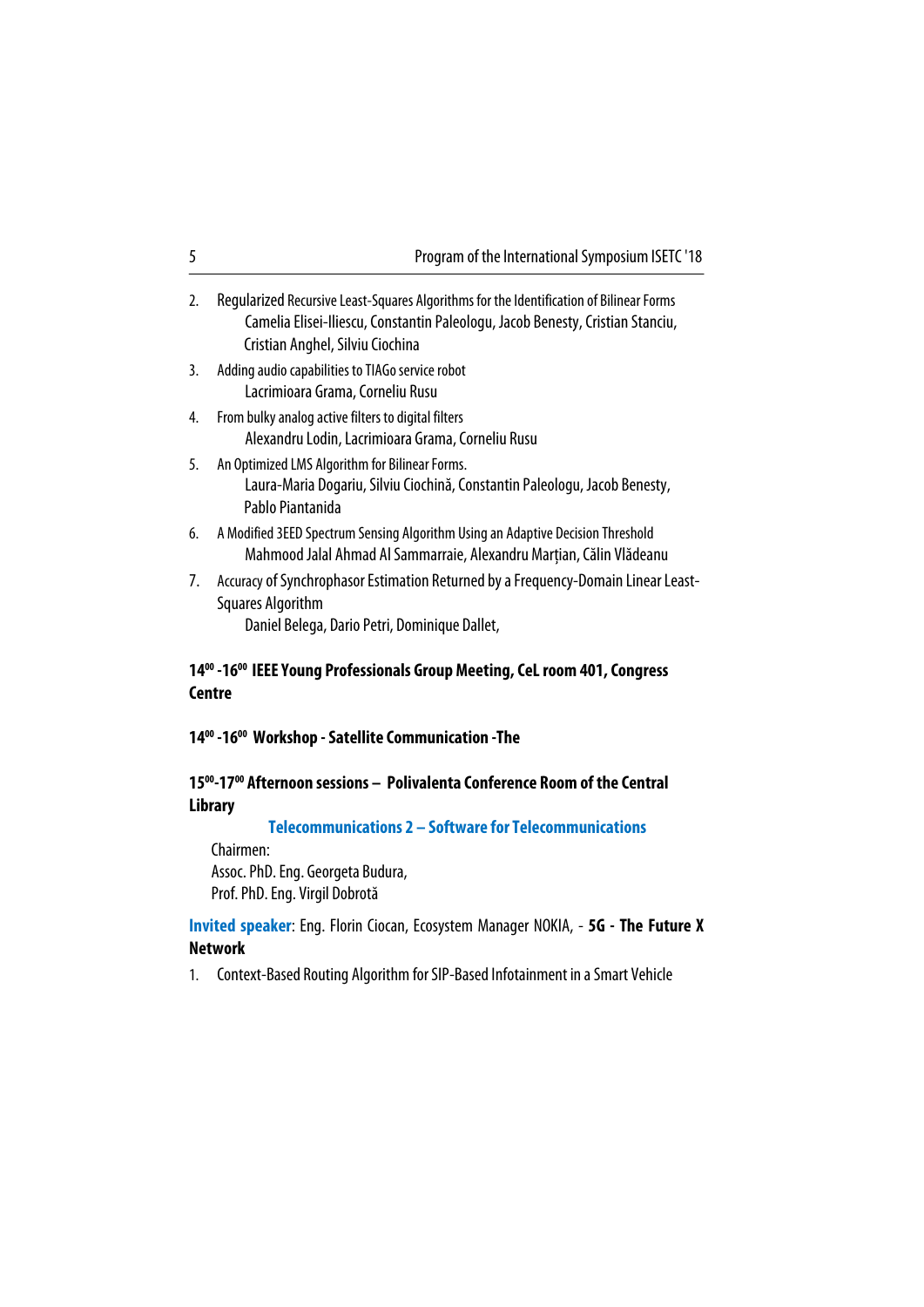Eduard-Florentin Luchian, Iustin-Alexandru Ivanciu, Adrian-Mircea Pop, Virgil Dobrotă

- 2. Blockchain and Consensus Algorithms in Internet of Things Sorin Zoican, Marius Vochin, Roxana Zoican, Dan Galatchi
- 3. Improving Regional Radio Network through Design, Simulation and Implementation Romeo Cosnită
- 4. Development of a Road Tax Payment Application using the Ethereum Platform. Daniel Zincă, Vlad-Andrei Negrean

#### **1500-1700 Afternoon sessions – Conference Room K1 of the Congress Centre**

**Intelligent Electronic Systems – Instrumentation and Biomedical Electronics**  Chairmen:

Prof. PhD. Eng. Mihaela Lascu Lect. PhD. Eng. Raul Ionel

- 1. A Diversified Denoising System for Biomedical Images Cristina Stolojescu-Crisan, Alexandru Isar
- 2. Interactive Adaptation Algorithm for Neurorehabilitation of Sensorimotor Function Kashif Hussain, Abeer Alsadoon, P.W.C. Prasad, Amr Elchouemi
- 3. Extension of a Glycaemic Control Medical Application with New Functions and Ergonomic User Interface Elements

Brigitte Beatrix Schweisthal, Benyo Balazs, Akos Szlavecz, Mihaela Lascu

- 4. Stand for the functional testing automation of the electronic modules Ana-Maria Bujanca, Cristina Georgiana Haiducu, Ioan Lie
- 5. Automatic testing of automotive electronic modules for cranking conditions Cristina Georgiana Haiducu, Ana-Maria Bujanca, Ioan Lie
- 6. An overview of intelligent surveillance systems development Ionel Adrian Avram, Ismet Porobic, Petru Papazian
- 7. A solution for integrating the Vector CANCase XL with the Teradyne Test Station ICT Raul Ciprian Ionel, Petru Demian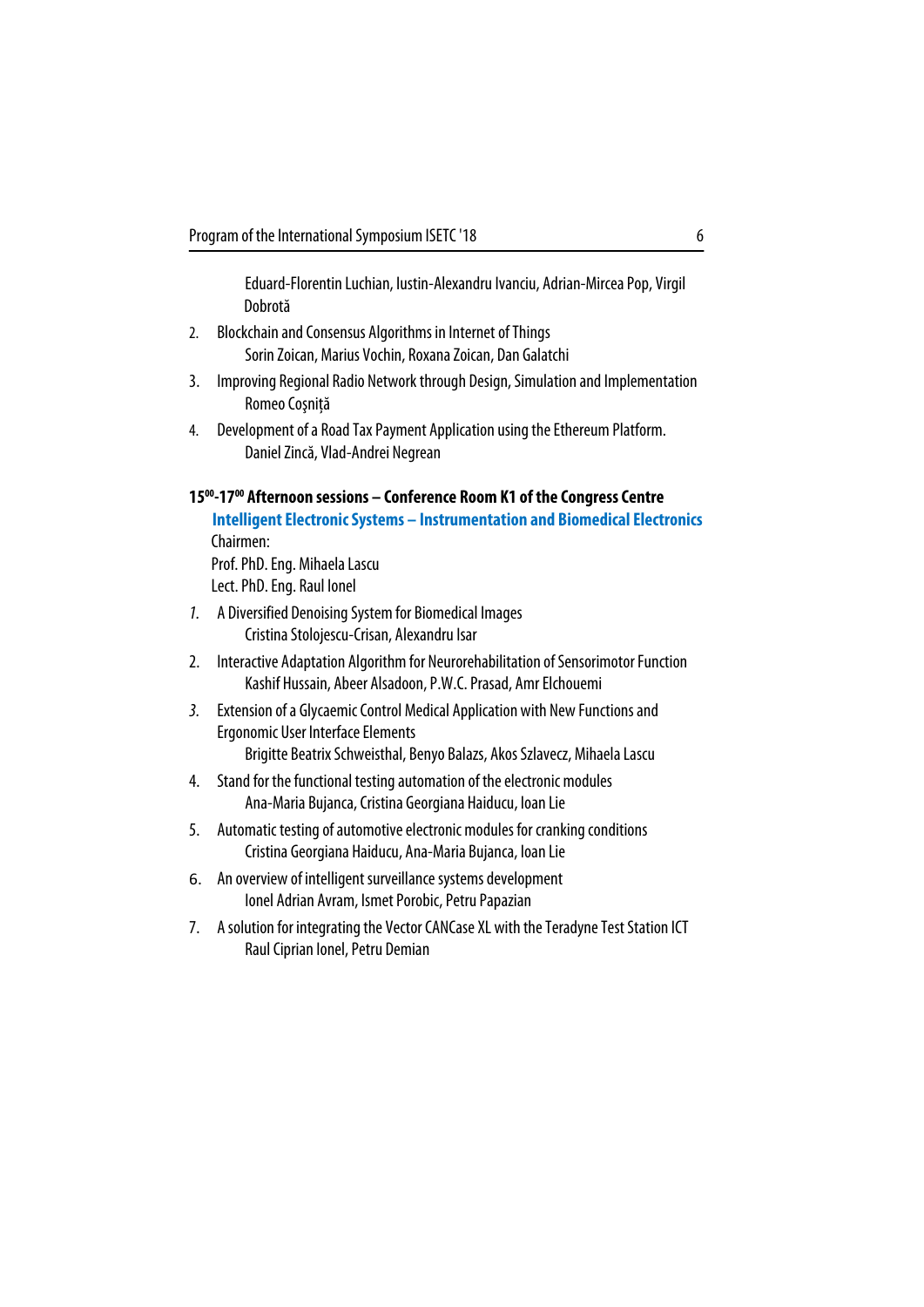#### 7 Program of the International Symposium ISETC '18

## **1500-1700 Afternoon sessions – Conference Room K2 of the Congress Centre Signal processing 2 – Image Processing and Statistical Signal Processing Applications**

Chairmen: Prof. PhD. Eng. Franz Quint, Prof. PhD. Eng. Alexandru Isar

- 1. Generating a Totally Focused Colour Image from Recordings of a Plenoptic Camera Marcel Sutterlin, Niclas Zeller, Franz Quint
- 2. Face Detection and Recognition Based on General Purpose DNN Object Detector Veta Ghenescu, Roxana Elena Mihaescu, Serban-Vasile Carata, Marian Traian Ghenescu, Eduard Barnoviciu, Mihai Chindea
- 3. Wavelet Shrinkage of Magnetocardiograms Using the Median Absolute Deviation Beatrice Arvinti, Ronny Stolz, Marius Costache
- 4. Adaptive Thresholding Algorithm for Noisy Electrocardiograms using Reverse Biorthogonal Mother Wavelets Beatrice Arvinti, Marius Costache
- 5. Wavelets Based Filter Banks for Real Time Spectrum Analysis, Paul Gajitzki, Dorina Isar, Calin Simu
- 6. Forgery detection based on reverberation time estimation in multiple bands Amelia Ciobanu, Valentin Adrian Nita, Victor Popa

#### **1700 -1715 Coffee Break**

## **1715-1845 Afternoon sessions – Polivalenta Conference Room of the Central Library**

**Telecommunications 2 – Software for Telecommunications** 

Chairmen: Prof.PhD.Eng. Victor Croitoru Lect.PhD.Eng. Cornel Balint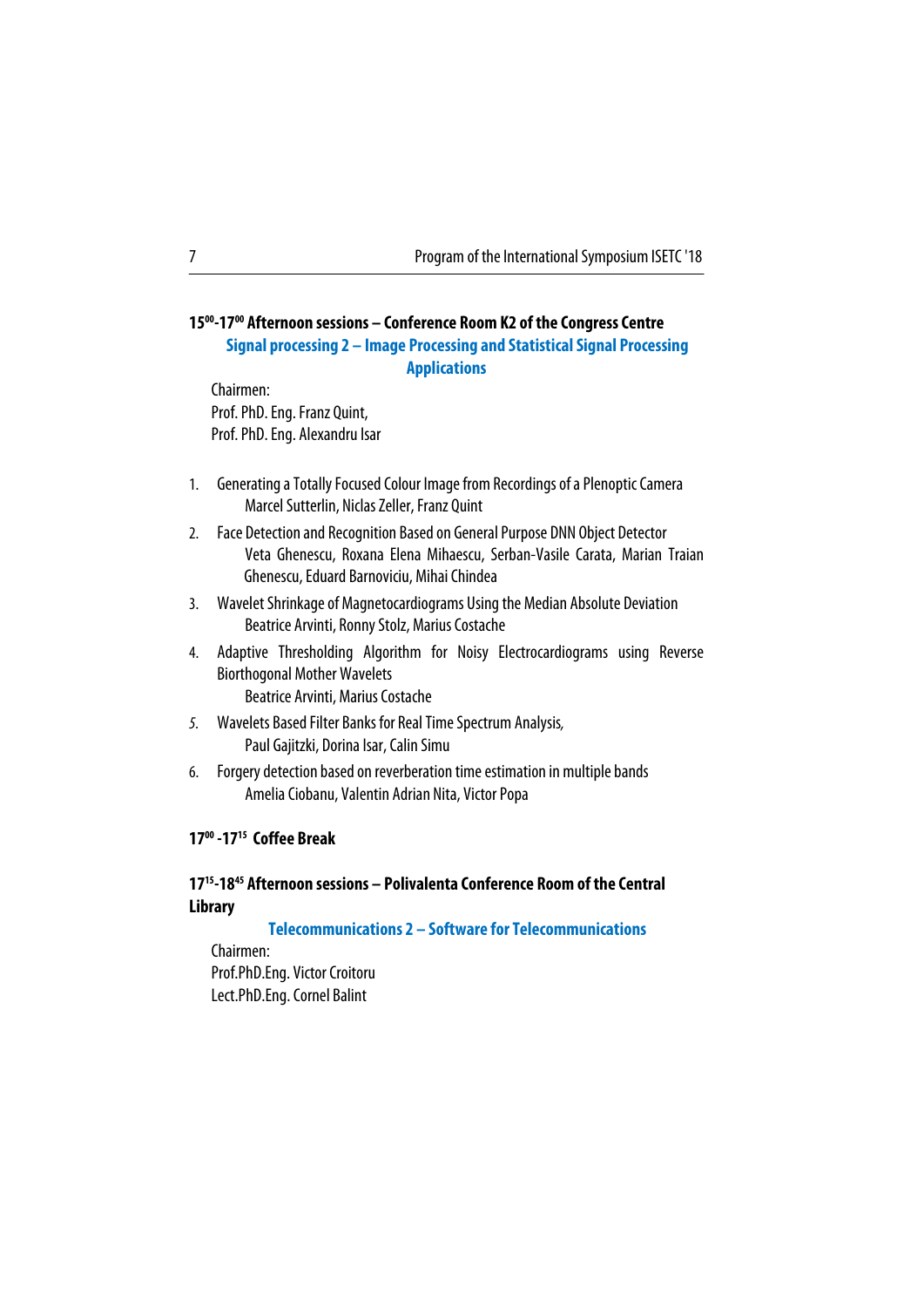- 1. A Comparison of Image Resizing Performance for Ubiquitous Software Platforms. Radu Badea, Laura Vegh, Lucian Stanciu
- 2. Simulating the Dynamic Assignment of IPv4 Addresses in an AAA-RADIUS Solution Based on LDAP and Legacy Authentication Protocols

Gabriel-Cătălin Cristescu, Victor Croitoru, Vlad Sorici

3. Simulating the Dynamic Assignment of IPv4 Addresses in an AAA-RADIUS Solution Based on LDAP and EAP

Gabriel-Cătălin Cristescu, Victor Croitoru, Vlad Sorici,

- 4. 5G: An Overview on Challenges and Key Solutions Gordana-Raluca Barb, Marius Oteşteanu
- 5. A Proposed Solution for Analyzing the Behavior of a WSN using a Secured Neural Network Approach

Valentin-Alexandru Vladuta, Ana-Maria Ghimes, Victor Valeriu Patriciu

6. A Character Prediction Approach in a Security Context using a Recurrent Neural Network

Ana-Maria Ghimes, Andrei-Marius Avram, Valentin-Alexandru Vladuta

## **1715-1845 Afternoon sessions – Conference Room K1 of the Congress Centre Intelligent Electronic Systems – Circuits and Systems**

Chairmen: Assoc. Prof.PhD.Eng. Septimiu Mischie Lect.PhD.Eng. Roland Szabo

- **1.** Power Dissipation Estimation of CMOS Digital Circuits at the Gate Level in VHDL Verginia-Iulia-Maria Chereja, Adriana-Ioana Potarniche, Sergiu-Alex Ranga, Botond Sandor Kirei, Marina Dana Topa
- 2. Effect of mixed-phase copper oxide on photovoltaic performance of p-type dyesensitized solar cells Daniel Ursu, Anamaria Dabici, Neli Camelia Bublea, Narcis Duteanu, Nicolae Miclau
- 3. Implementation of Google Assistant on Rasberry Pi Septimiu Mischie, Liliana Matiu-Iovan, Gabriel Gasparesc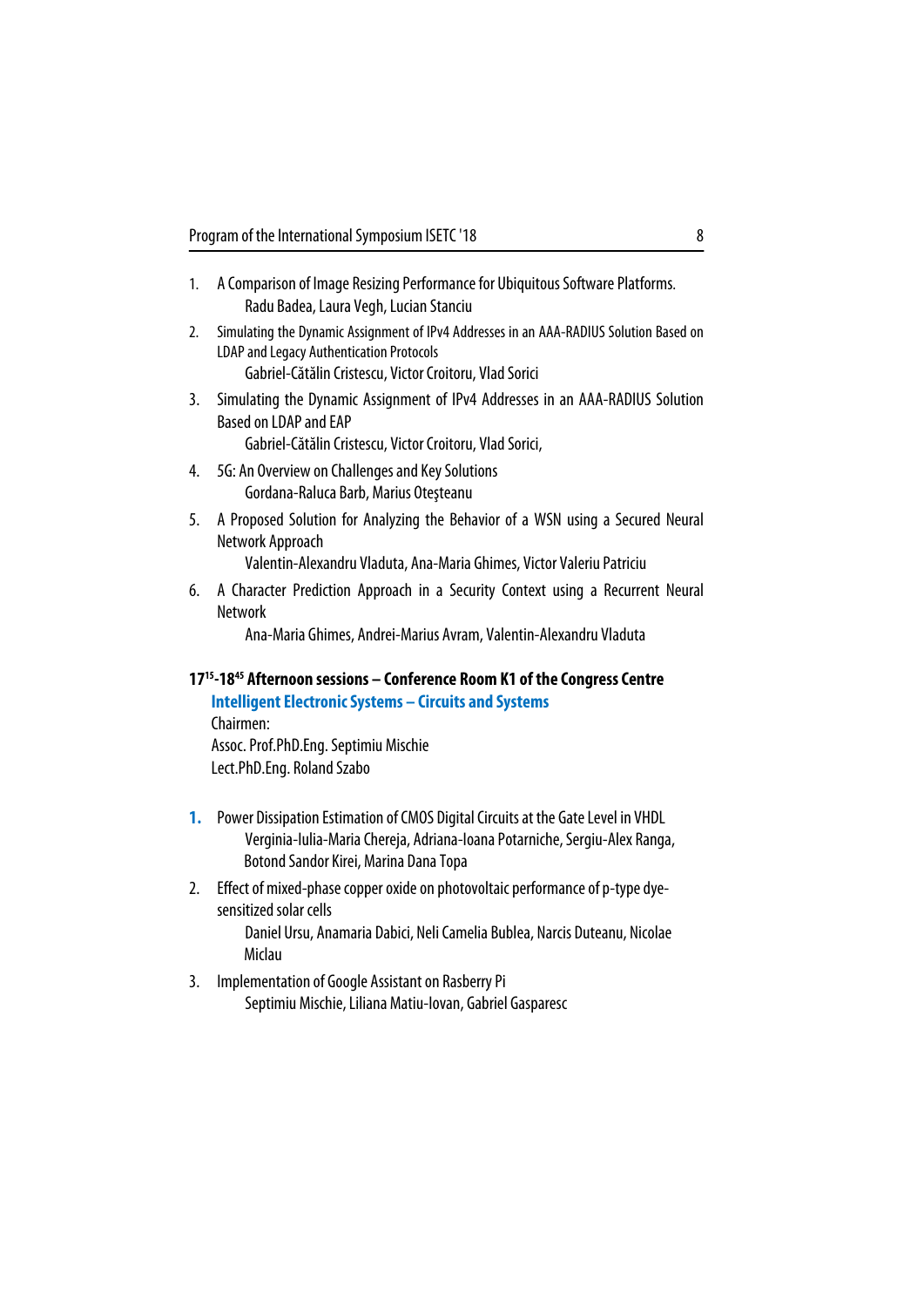| Program of the International Symposium ISETC '18 |  |
|--------------------------------------------------|--|
|                                                  |  |

- 4. Enhancing the Output Current of a Simple Switcher Analysis Aurel Gontean, Marius Otesteanu, Mircea Babaita
- 5. Terrestrial Drone Creation from Rover Robotic Arm and Raspberry PI Roland Szabo
- 6. Capacitive Touch Sensor Used In Visually Impaired Aid Equipment's Dragos Munteanu, Adrian Popovici
- 7. Analysis of a PM Generator with Inset Magnet Marian Greconici

## **1715-1845 Afternoon sessions – Conference Room K2 of the Congress Centre Education and Learning Technologies**

Chairmen: Prof.PhD.Eng. Mihai Ivanovici Prof. PhD.Eng. Radu Vasiu

- 1. VIPERA 1.0 A Versatile Imaging Platform for Education, Research and Applications Claudiu Man, Octavian Machidon, Mihai Ivanovici
- 2. VR for Education in Information and Technology: application for Bubble Sort Stelian Nicola, Lacramioara Stoicu-Tivadar, Alexandru Patrascoiu
- 3. Developing Hybrid Mobile Applications for Learning Victor Holotescu, Diana Andone, Radu Vasiu
- 4. Towards Document Flow Discovery in e-Government Systems Dragos Repta, Ioan Stefan Sacala, Mihnea Moisescu, Ioan Dumitrache, Andrei Corneliu Nae
- 5. Using ICT support for STEM education in disadvantaged youth learning Simina Maris, Stefan-Alfred Maris, Nicoleta Cojocariu, Maria Humita
- 6. Acquisition Modeling for Optimal Indoor Panoramic Imagery Alina Pasca, Aurelia Ciupe, Serban Meza, Bogdan Orza

#### **1900-2200 Gala Diner - Restaurant-Casa Politehnicii 2, B-dul Eminescu No.11**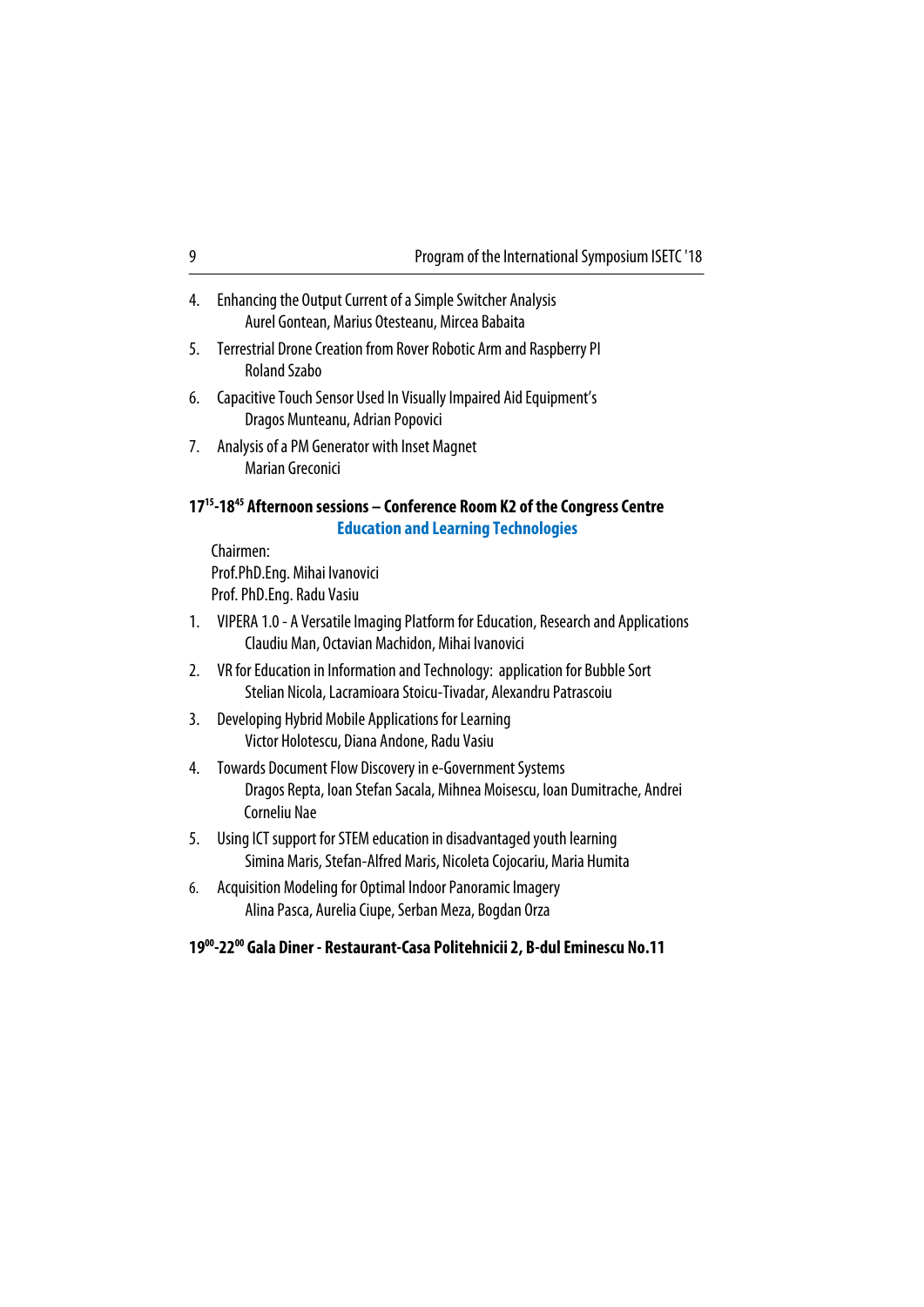## **Friday, November 09th**

## **0900 -1100 Morning Session – Polivalenta Conference Room of the Central Library**

**Communications – Wireless Applications and Security** 

Chairmen: Prof.Dr.Eng. Tudor Palade, Lect. PhD. Eng. Cornel Balint

- 1. Retrieving Health and Environmental Data using secure IoT Cloud platform George Suciu, Ioana Petre, Adrian Pasat
- 2. FPGA Implementation of a Chaos Based PRNG Targetting Secret Communication Radu Hobincu, Octaviana Datcu,
- 3. Development of a ZettaJS driver for the ESP8266 IoT hardware Daniel Zincă, Marcel-Olivian Popa,
- 4. Indoor localization using radio beacon technology Şerban Georgică Obreja, Tarik Aboul-Hassna, Florin Daniel Mocanu, Alexandru Vulpe,
- 5. The Alphasat Experiment at Cluj-Napoca Preliminary Results Andra Păstrăv, Tudor Palade, Paul Dolea, Raluca Simedroni, Cristian Codău, Emanuel Puşchiţă,
- 6. MU-MIMO Precoding Performance Conditioned by Inter-user Angular Separation Răzvan-Florentin Trifan, Andrei-Alexandru Enescu,
- 7. OFDM-Based Multi-Carrier Waveforms Performances in 5G Cornel Balint, Georgeta Budura,

### **0900 -1100 Morning Session – Conference Room K2 of the Congress Centre**

**Signal processing 3 - Modern Image Processing Applications, Satellite and Radar Signal Processing** 

Chairmen: Prof. PhD.Eng. Monica Borda, Prof. PhD.Eng. Corina Nafornita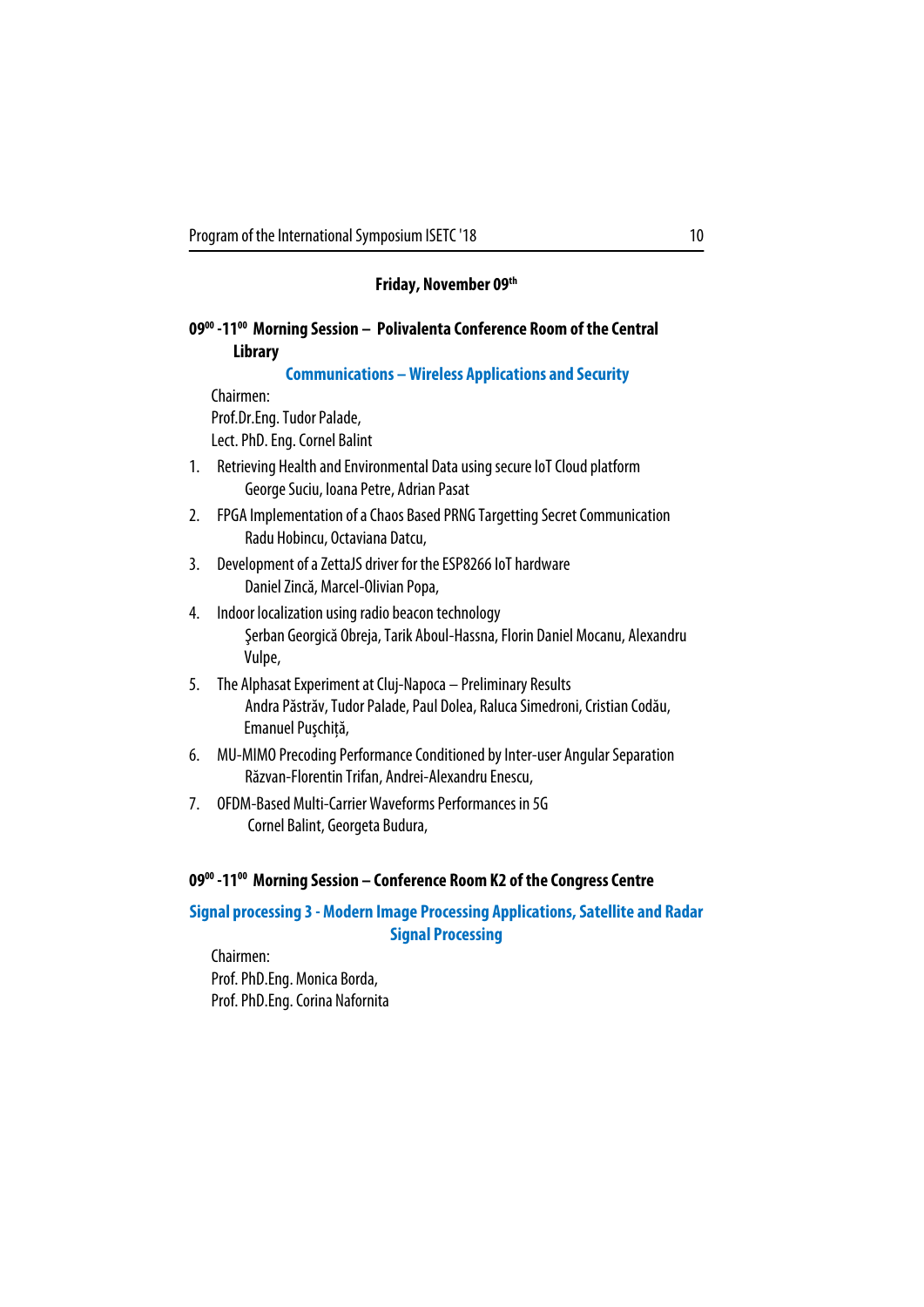| 11 | Program of the International Symposium ISETC '18                                                                                                                                            |
|----|---------------------------------------------------------------------------------------------------------------------------------------------------------------------------------------------|
| 1. | A DNA-based chaos algorithm for an efficient image encryption application<br>Augustin Ousmanou Ahgue, Jean De Dieu Nkapkop, Joseph Yves Effa, Samuel<br>Franz, Pierre Adelis, Monica Borda, |
| 2. | Images' Principal Component Analysis using Hyperanalytic Wavelet Packets<br>Georgiana-Alina Magu, Maria Kovaci,                                                                             |
| 3. | The Evaluation of the Effect of NLOS Multipath Propagation in Case of GNSS Receivers<br>Corina Nafornita, Alexandru Isar, Marius Otesteanu, Ioan Nafornita, Andrei<br>Campeanu,             |
| 4. | OSPA Metric for Radar Extended Object Tracker<br>Teodor Dehelean, Corina Nafornita, Alexandru Isar,                                                                                         |
| 5. | <b>Comparative Study of Satellite Navigation Systems</b><br>Vlad-Cosmin Vasile, Corina Nafornita, Monica Borda,                                                                             |
| 6. | <b>EGNOS Performance Improvements Using Monitoring Stations in Romania</b><br>Vlad-Cosmin Vasile, Georgiana Magu, Romeo Cosnita, Corina Nafornita,<br>Alexandru Isar, Monica Borda,         |
| 7. | A Model Active Control System for Ankle Foot Orthotic<br>Zain Shami, M. Nabeel Anwar,                                                                                                       |

# **1000 -1200 Plenary Session – Conference Room K1 of the Congress Centre**

# **Honorary professor awarding ceremony - Prof. Ph.D. Pavol Bauer**

**Invited speaker**: Dr. Peter van Duijsen, TU Delft / Simulation Research, The Netherlands, **DC Grid architectures and their control and protection**

**1100 -1115 Coffee Break**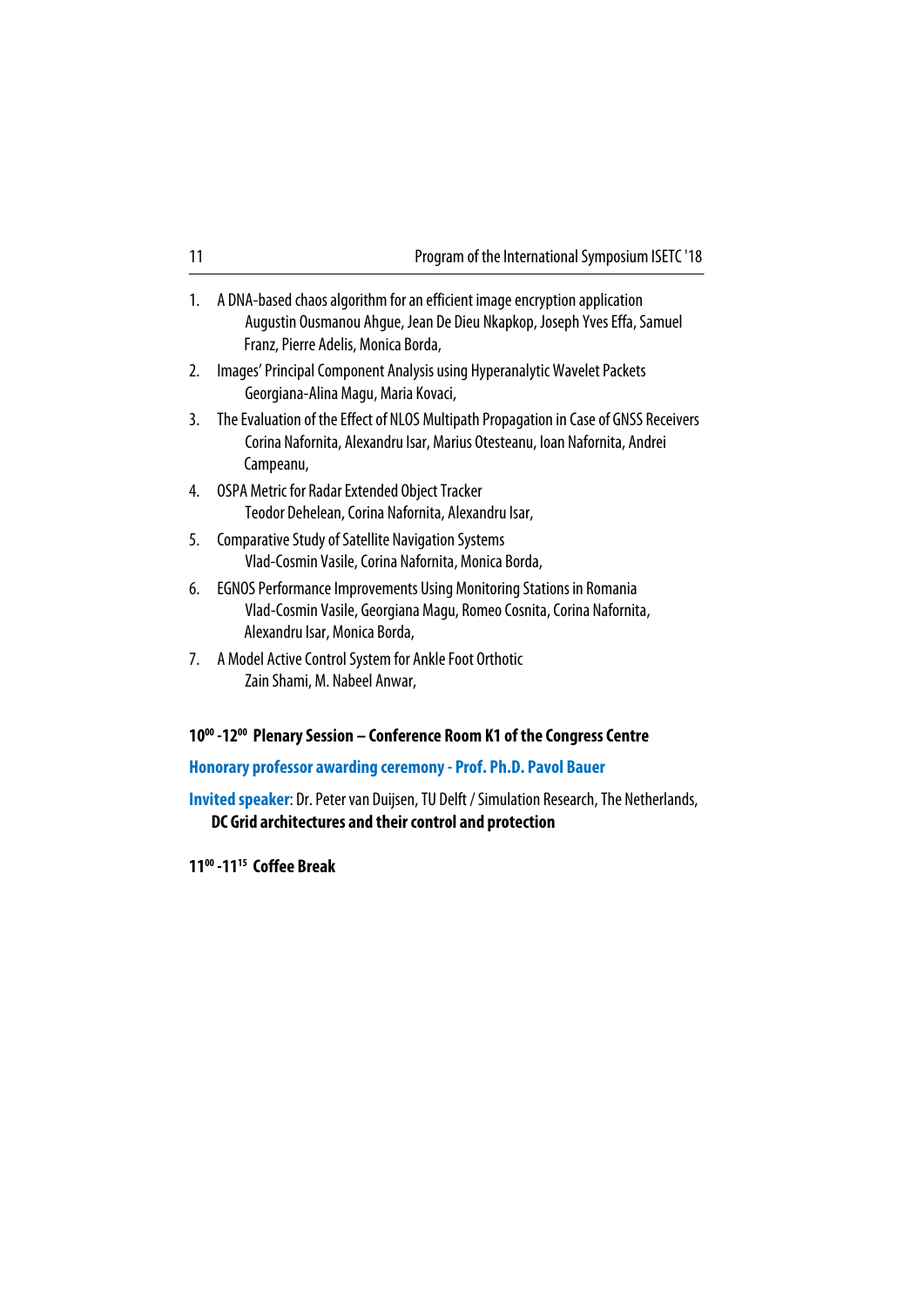## **1115 -1330 Morning sessions – Polivalenta Conference Room of the Central Library**

#### **Intelligent Electronic Systems – Machine Learning**

Chairmen: Prof.PhD.Eng. Catalin Daniel Caleanu Prof.PhD.Eng. Johannes Dornheim

- 1. Multiobjective Reinforcement Learning for Reconfigurable Adaptive Optimal Control of Manufacturing Processes Johannes Dornheim, Norbert Link
- 2. Using the genetic algorithm to determine the parameter of photovoltaic cells and panels

Daniel Tudor Cotfas, Petru Adrian Cotfas, Angel Cataron

- 3. Bag of Features vs Deep Neural Networks for Face Recognition Eliza Rebeca Tomodan, Catalin Daniel Caleanu
- 4. Dynamic programming optimization algorithm applied in test case prioritization Ovidiu Banias
- 5. Evaluating hierarchical and non-hierarchical grouping for develop a smart system Marina Adriana Mercioni, Stefan Holban
- 6. Performance Queues for Fault Tolerant Sessions Stefano-Niko Orzen, Mircea Stratulat,

# **1200 -1400 Morning Session – Conference Room K1 of the Congress Centre**

**Intelligent Electronic Systems – Power Electronics**

Chairmen: Prof. PhD. Peter van Duijsen, Prof. PhD.Eng. Folker Renken

1. Comparison of Hexagonal and Square Coils for Use in Wireless Charging of Electric Vehicle Battery

Emrullah Aydin, Emin Yildiriz, M.Timur Aydemir

2. IEEE 1451 compliant magnetic rotary transducer with energy feedback channel Tiberiu Muresan, Petru Papazian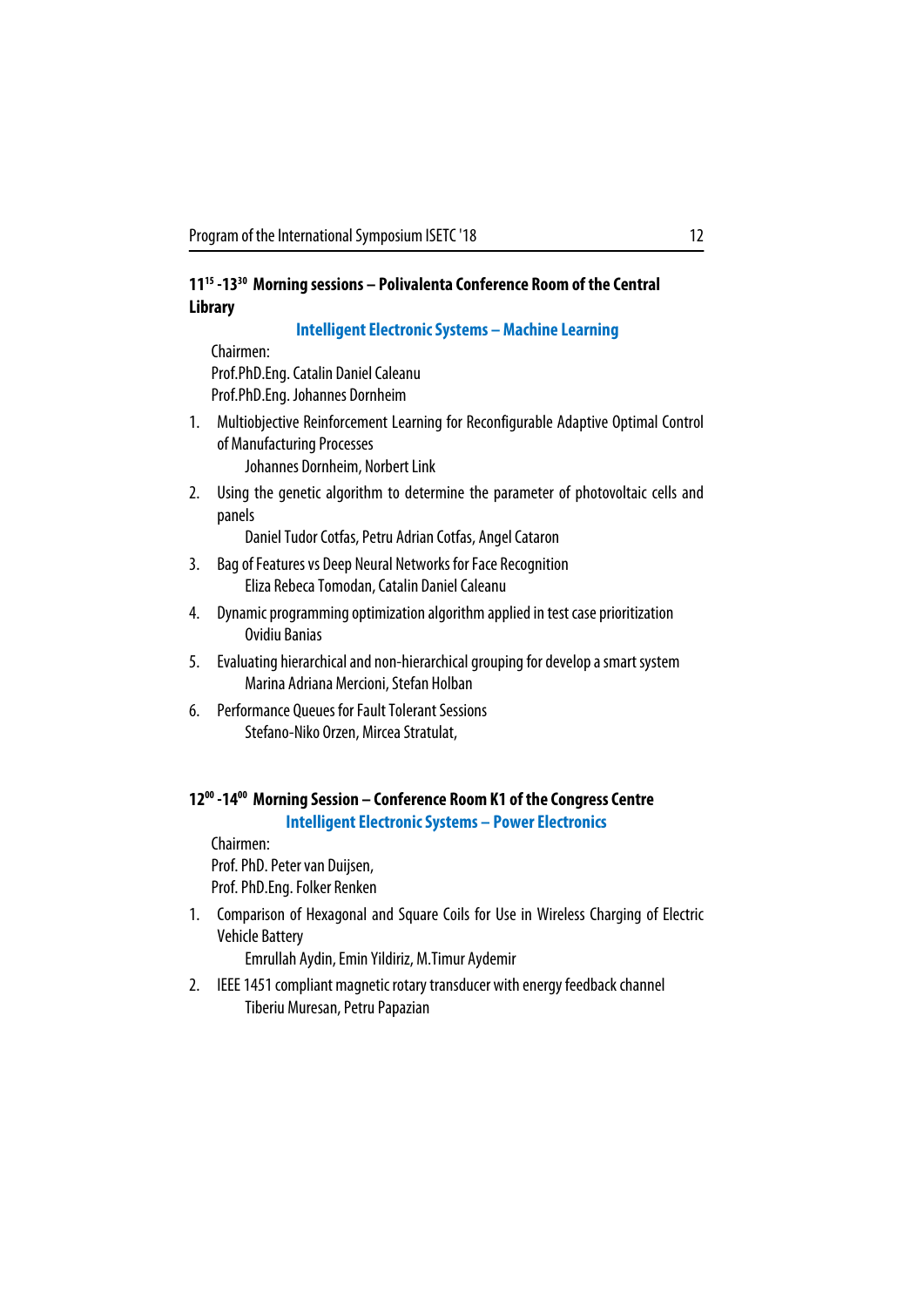| 13 | Program of the International Symposium ISETC '18                                                                                                                               |
|----|--------------------------------------------------------------------------------------------------------------------------------------------------------------------------------|
| 3. | A Comparison Between Single-Phase and Two-Phase Hybrid Boost-L Converter<br>Ioana-Monica Pop-Calimanu, Septimiu Lica, Folker Renken, Radu Mirsu,<br>Georgiana Simion, Ioan Lie |
| 4. | A New Hybrid Ćuk Converter<br>Septimiu Lica, Ioana-Monica Pop-Calimanu, Dan Lascu, Sorin Popescu, Mircea<br>Tomoroga, Aurel Ciresan                                            |
| 5. | A General Approach for Deriving the Sliding Mode State-Space Equation in Second<br><b>Order CCM Operated DC-DC Converters</b><br>Evelyn-Astrid Lovasz, Dan Lascu               |
| 6. | Test bench to optimize the Powertrain in Battery-Electric and Fuel-Cell Vehicles                                                                                               |

Wensong Shen, Ioana-Monica Pop-Calimanu, Folker Renken